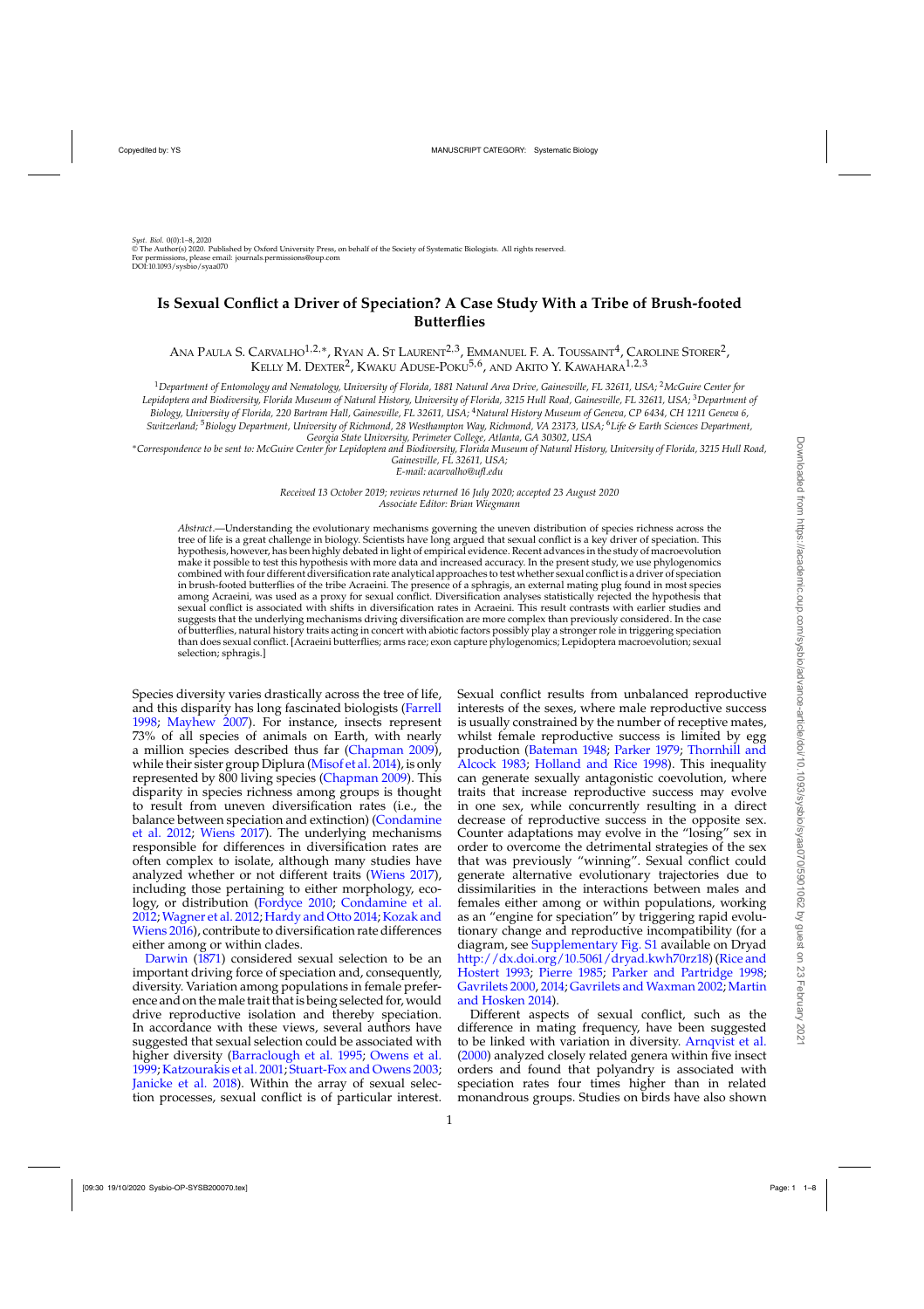

FIGURE 1. Female of *Acraea issoria formosana*. Sphragis is attached to the female genitalia on the venter of the terminal abdominal segments. Source: Hsing-Han Liin "The etymology of scientific names of Formosa butterflies (in Chinese)", 2018. Copyrights owned by Hsing-Han Li. Used with permission.

that mating systems play a role in diversification and that promiscuity fuels diversity [\(Mitra et al. 1996](#page-7-0); [Iglesias et al. 2019\)](#page-6-0). However, these conclusions using insects and birds contrast with results from other studies rejecting the hypothesis that sexual selection is related to higher diversity [\(Gage et al. 2002;](#page-6-0) [Huang and Rabosky](#page-6-0) [2014](#page-6-0)).

In species with sexual conflict, multiple mating events can be beneficial for females, but disadvantageous for males in species with last male precedence [\(Drummond](#page-6-0) [1984](#page-6-0)). Thus, mating conflict can lead to males evolving strategies that increase certainty of paternity [\(Rice 1996](#page-7-0)) by reducing or preventing female remating and sperm competition [\(Parker 1970\)](#page-7-0). One such strategy is the mating plug, which occurs in several animal groups such as spiders, nematodes, snakes, primates, and butterflies [\(Devine 1975](#page-6-0); [Dixson and Anderson 2002;](#page-6-0) [Uhl et al.](#page-7-0) [2010;](#page-7-0) [Matsumoto et al. 2018](#page-6-0); [Canales-Lazcano et al. 2019\)](#page-6-0). Some butterflies have externalized plugs called sphragis, that are species-specific and morphologically complex [\(Pierre 1985\)](#page-7-0) (Fig. 1). The sphragis has been detected in at least 280 species of Nymphalidae and Papilionidae butterflies [\(Carvalho et al. 2017](#page-6-0), [2019](#page-6-0)). Much like mating plugs of other animals, males produce and place the sphragis after sperm transfer to the female, physically blocking her copulatory opening [\(Matsumoto 1987;](#page-6-0) [Orr](#page-7-0) [1988](#page-7-0)). The evolution of the sphragis is thought to be a result of the conflict between males and females over female mating frequency, triggering the coevolution of plugging behavior (male) and anti-plugging (female) adaptations [\(Orr 1988;](#page-7-0) [Carvalho et al. 2019](#page-6-0)). Other studies have linked genitalia morphologies to sexual conflict an[d sexually antagonistic coevolution \(](#page-6-0)Arnqvist and Rowe [2002](#page-6-0); [Chapman et al. 2003\)](#page-6-0), but research on how intersexual conflict in sphragis-bearing species relates to shifts in diversification rates is still needed.

Most sphragis-bearing species belong to the primarily tropical butterfly tribe Acraeini (Nymphalidae, Heliconiinae) [\(Carvalho et al. 2017](#page-6-0)). This diverse tribe is comprised of 307 species [\(Desmier de Chenon et al. 2002](#page-6-0); [Lamas 2004;](#page-6-0) [Küppers 2006](#page-6-0); [Müller and Beheregaray](#page-7-0)

[2010;](#page-7-0) [Pierre and Bernaud 2014;](#page-7-0) [Willmott et al. 2017](#page-7-0); [Freitas et al. 2018\)](#page-6-0) distributed in the genera *Acraea* (291 species) and *Cethosia* (16 species), that are typically unpalatable and aposematically colored, serving as models of many diurnal Lepidoptera mimics [\(Brown](#page-6-0) [1992](#page-6-0); [Larsen 2005\)](#page-6-0). This is an ideal system to test whether sexual conflict is correlated with diversification processes because Acraeiniis themost speciose sphragisbearing lineage in butterflies, and the sphragis is clearly the by-product of the different reproductive interests of males and females [\(Orr 1988\)](#page-7-0). In this study, we test the hypothesis that sexual conflict, identified by the presence or absence of the sphragis, impacts diversification rates and species diversity. To do so, we reconstruct a robust and comprehensive dated phylogeny of Acraeini and use macroevolutionary analyses to investigate diversification dynamics and trait-dependent diversification.

### MATERIALS AND METHODS

# *Taxon Sampling, Library Preparation, and Hybrid Enrichment Sequencing*

The data set was composed of 160 Acraeini species (52% of the described diversity of the tribe) and 48 outgroups for a total of 208 species. The included species represented two valid Acraeini genera, *Acraea* and *Cethosia*, and all *Acraea* [species-groups \(](#page-7-0)*sensu* Pierre and Bernaud [\(2014\)](#page-7-0)). Specimens for sequencing were gathered from natural history collections and were either dry- or ethanol-preserved. One hundred specimens were sequenced *de novo* for this study, including 97 Acraeini [\(Supplementary Table S1](http://dx.doi.org/10.5061/dryad.kwh70rz18) available on Dryad). Genomic DNA was extracted using the OmniPrep™DNA extraction kit (G-Biosciences) following [Espeland et al.](#page-6-0) [\(2018\)](#page-6-0) and [Kawahara et al.](#page-6-0) [\(2018](#page-6-0)). DNA extracts underwent library preparation for Anchored Hybrid Enrichment using the BUTTERFLY2.0 probe set [\(Kawahara et al.](#page-6-0) [2018\)](#page-6-0) at RAPiD Genomics (Gainesville, FL, United States). The BUTTERFLY2.0 probe set captures up to 13 loci including the barcoding mitochondrial gene cytochrome c oxidase subunit  $1$ <sup> $\sim$ </sup> (COI; [Supplementary](http://dx.doi.org/10.5061/dryad.kwh70rz18) [Table S1](http://dx.doi.org/10.5061/dryad.kwh70rz18) available on Dryad). Enriched libraries were multiplexed for paired-end sequencing on an Illumina HiSeq 3000 with 100 cycles.

To broaden taxon sampling, we included 108 species (63 ingroups and 45 outgroups) already sequenced for any of the 13 BUTTERFLY2.0 loci and available on GenBank or from [Espeland et al.](#page-6-0) [\(2018\)](#page-6-0) [\(Supplementary](http://dx.doi.org/10.5061/dryad.kwh70rz18) [Table S1](http://dx.doi.org/10.5061/dryad.kwh70rz18) available on Dryad).

# *Phylogenetic Analysis, Divergence Time Estimation, and Ancestral State Reconstruction*

Each of the 13 single locus data sets were concatenated using FASconCAT-G 1.0.4 [\(Kück and Meusemann](#page-6-0) [2010\)](#page-6-0). Data were partitioned *a priori* by locus and codon positions, and the best partitioning scheme and substitution models were selected using the "greedy" algorithm in PartitionFinder 2.1.1 [\(Lanfear et al. 2017\)](#page-6-0)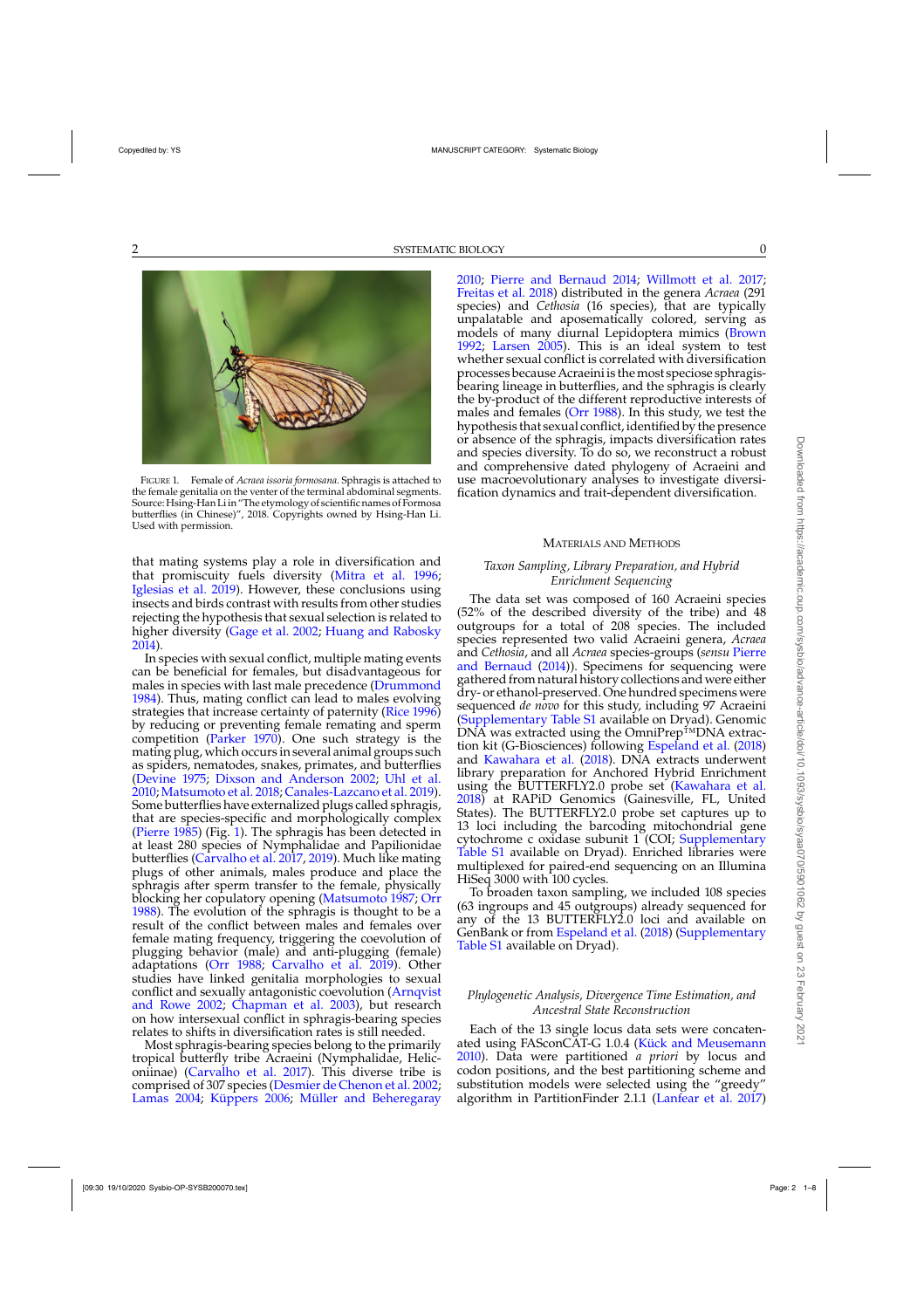based on the Bayesian Information Criterion. We ran maximum likelihood (ML) phylogenetic analyses in IQ-TREE 1.6.9 [\(Nguyen et al. 2015](#page-7-0)) with 100 independent tree searches. Nodal support was assessed using 1000 SHaLRT [\(Guindon et al. 2010](#page-6-0)) and 1000 ultrafast bootstrap (UFBoot) replicates [\(Minh et al. 2013;](#page-6-0) [Hoang et al.](#page-6-0) [2018\)](#page-6-0). In order to overcome model violations inherent to UFBoot calculations [\(Hoang et al. 2018](#page-6-0)), we used the "-bnni" command. Divergence times and ancestral state reconstruction were estimated using Bayesian Evolutionary Analysis by Sampling Trees (BEAST) v.1.10.1 [\(Drummond et al. 2012](#page-6-0)), with four secondary calibration points derived from [Espeland et al.](#page-6-0) [\(2018\)](#page-6-0) (additional information can be found in [Supplementary File S1](http://dx.doi.org/10.5061/dryad.kwh70rz18) available on Dryad).

### *Diversification Analyses*

To examine shifts in diversification rates between clades where sphragis is largely present and another where it is entirely absent, we used Bayesian Analysis of Macroevolutionary Mixtures (BAMM) v.1.10.4 [\(Rabosky](#page-7-0) [2014\)](#page-7-0). We compare *Acraea* to *Cethosia*, and more broadly, Acraeini to its sister clade Heliconiini. Given recent criticisms of BAMM and its inability to identify diversification rate shifts in extinct lineages, we also performed a Lineage-Specific Birth-Death-Shift (LSBDS) analysis in RevBayes [\(Höhna et al. 2019\)](#page-6-0) on Acraeini + Heliconiini.

We complemented our set of macroevolutionary analyses with the R package RPANDA (Phylogenetic Analyses of Diversification [\(Morlon et al. 2016](#page-7-0))), to directly test different diversification models on clades of interest. To study the effect of sexual conflict (with sphragis as a proxy) on diversity, we used HiSSE (Hidden State Speciation and Extinction) and a BiSSE-like (Binary State Speciation and Extinction) implementation of HiSSE using the R package hisse [\(Beaulieu and O'Meara](#page-6-0) [2016\)](#page-6-0). Additional information on methodology and data utilized in this study can be found in **[Supplementary](http://dx.doi.org/10.5061/dryad.kwh70rz18)** [Files S1–S4](http://dx.doi.org/10.5061/dryad.kwh70rz18) (available on Dryad).

#### RESULTS AND DISCUSSION

### *Acraeini Phylogeny*

Our phylogenetic reconstruction of Acraeini is the most robust and comprehensive to date. The ML tree strongly supported backbone relationships in the tribe  $(SH-aLRT > 85$  and UFBoot  $> 95$ ) [\(Supplementary Fig. S2](http://dx.doi.org/10.5061/dryad.kwh70rz18) available on Dryad). As in other studies [\(Espeland et al.](#page-6-0) [2018;](#page-6-0) [Chazot et al. 2019\)](#page-6-0), the sister group relationship of Acraeini and Heliconiini is robustly supported, and our analysis suggests that *Pardopsis*, a genus previously placed in Acraeini [\(Penz and Peggie 2003\)](#page-7-0) belongs in the Argynnini, corroborating results of [Rice and Hostert](#page-7-0) [\(1993\)](#page-7-0).

Within Acraeini, six well-supported clades were recovered, one supporting the monophyly of *Cethosia*

and five major clades within *Acraea*, which represent previously valid genera or subgenera of *Acraea* (*sensu lato*): *Acraea* (*sensu stricto*), *Actinote*, *Bematistes*, *Rubraea/Stephenia*, and *Telchinia* [\(Supplementary Fig. S2](http://dx.doi.org/10.5061/dryad.kwh70rz18) available on Dryad). Within each of these clades, however, nodal support varied significantly, and support was generally higher in groups for which more loci were present.

# *Divergence Time Estimation and Ancestral State Reconstruction*

Our dating analysis recovered the split between Old World and Tropical American *Acraea* (*Actinote*) to be in the Miocene *ca.* 23.3 Ma  $(95\% \text{ credibility interval CI} =$ 19.4-26.8Ma, [Supplementary Fig. S3](http://dx.doi.org/10.5061/dryad.kwh70rz18) available on Dryad). Crown ages for the five main clades of *Acraea* were dated to the Oligocene or Miocene (24-17 Ma; Fig. [2,](#page-3-0) [Supplementary Fig. S3](http://dx.doi.org/10.5061/dryad.kwh70rz18) available on Dryad) and the origin of the sphragis in Acraeini appears to be due to a single event, sometime in the Eocene or Oligocene, *ca.* 32 Ma  $(95\% \text{ CI} = 28.1 - 35.3 \text{ Ma}; \text{Fig. 2})$ , with the presence of the sphragis being the plesiomorphic condition in *Acraea.* The trait was lost six times in this genus and later regained three times in *A. oncaea, A. pharsalus*, and *A. quirinalis*.

# *The Impact of Sphragis on Diversification of Acraeini Butterflies*

Recently, the efficacy of using extant timetrees to infer diversification rates has been called into question [\(Louca and Pennell 2020](#page-6-0)). However, [Morlon et al.](#page-7-0) [\(2020\)](#page-7-0) show that these methodologies are still useful for hypothesis testing of diversification dynamics, especially when considering biological data, as we have done here. Furthermore, we found consistent results; all four methods of diversification analyses reject a positive relationship between diversification and sexual conflict in Acraeini. Changes in the sphragis state do not promote shifts in diversification rates, with the best BAMM model presenting zero shifts in Acraeini (when only including *Cethosia* and *Acraea* posterior probability  $(PP) = 0.91$ , Fig. [2;](#page-3-0) and when including Acraeini and Heliconiini  $PP = 0.9$ . Previous studies have suggested that a lack of correlation between sexual selection and diversity would be due to extinction rates being as high as speciation rates, which would keep the net diversification rate constant [\(Morrow et al. 2003\)](#page-7-0). Our data do not support the hypothesis that this lack of correlation is associated with extinction, since variation in both speciation and extinction rates were negligible throughout the phylogeny [\(Supplementary Figs. S4a](http://dx.doi.org/10.5061/dryad.kwh70rz18) and [b](http://dx.doi.org/10.5061/dryad.kwh70rz18) available on Dryad).

The LSBDS analysis was the only analysis performed that suggested any variation in speciation rates across our phylogeny [\(Supplementary Fig. S5](http://dx.doi.org/10.5061/dryad.kwh70rz18) available on Dryad). A key difference between this analysis and the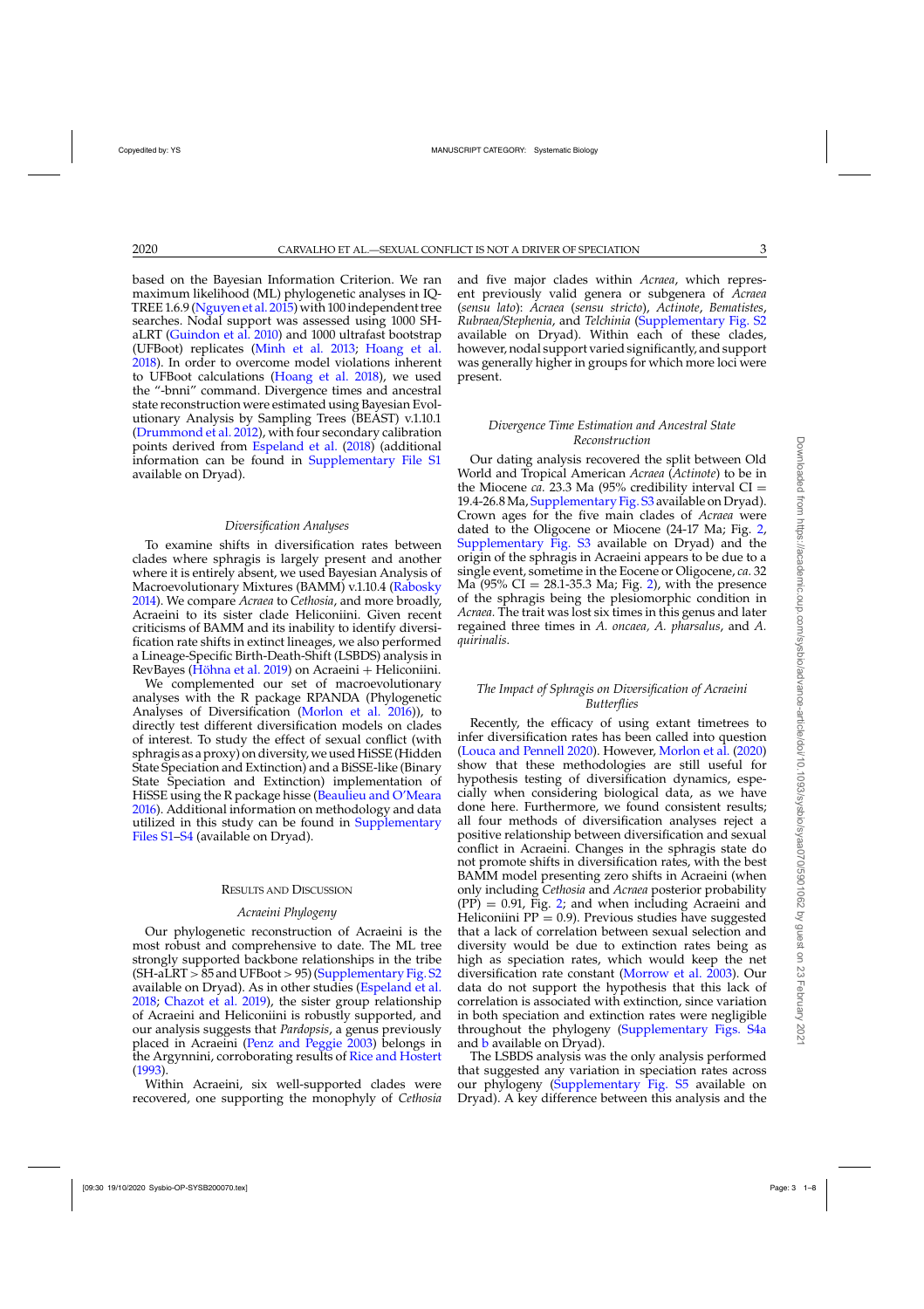<span id="page-3-0"></span>

FIGURE 2. Bayesian diversification rate analysis (net diversification shown) from Bayesian Analysis of Macroevolutionary Mixtures (BAMM) with Bayesian ancestral state reconstruction of the Acraeini (*Cethosia* and *Acraea*) sphragis conducted in Bayesian Evolutionary Analysis Sampling Trees (BEAST). Topology was fixed to the best Maximum Likelihood tree of 100 independent IQ-TREE runs. Node fill refers to the sphragis state (presence or absence) that has the highest posterior probability (PP) for that node. All sphragis states are PP > 0.75 unless specified. Black arrow signifies the origin of the sphragis in the tribe.

one performed with BAMM is that LSBDS takes into consideration diversification rates in extinct lineages. Even though we detected shifts in speciation rates across the Acraeini tree, they do not seem to be linked to the presence or absence of the sphragis. For example, the highest speciation rates are found in clades that both have (American members of subgenus *Actinote*) and do not have (*Cethosia*) the sphragis, and the opposite is also found in these results. We believe that there are other

traits of natural history (perhaps those related to habitat or distribution) that could better explain this pattern. In the above example where we observe higher speciation rates with LSBDS, there are well-defined geographic patterns that may be related with the observed speciation regimes. American *Actinote* are the only Acraeini found in the New World and *Cethosia* are exclusively Asian, with the vast majority of other Acraeini being African.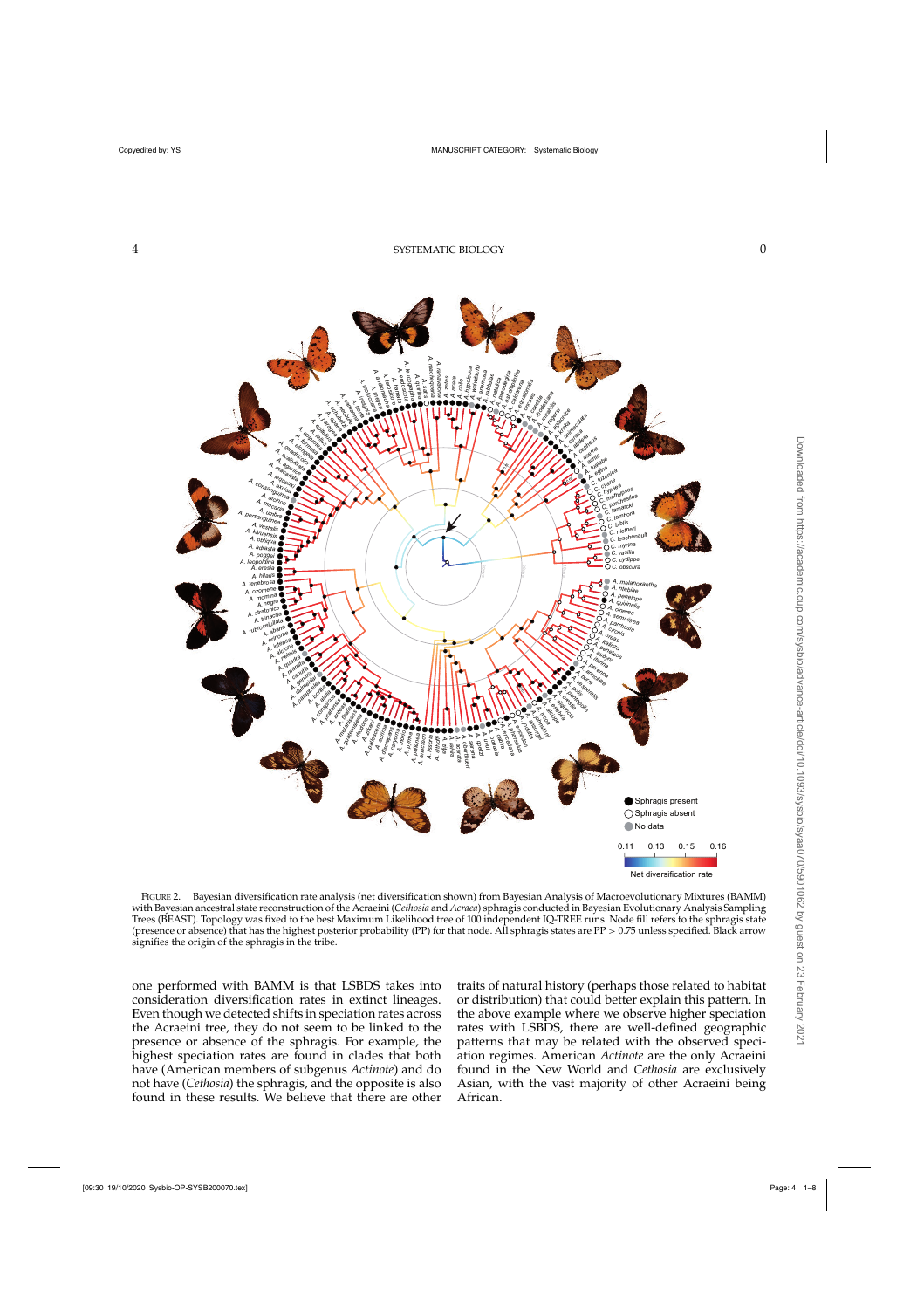| Models                                                  | Parameters                  |                           |                        |                 | Results        |                  |              |
|---------------------------------------------------------|-----------------------------|---------------------------|------------------------|-----------------|----------------|------------------|--------------|
|                                                         | $\lambda$ starting          | $\mu$ starting            | $\lambda$ estimated    | u estimated     | AICc           | $\triangle$ AICc | AIC weight   |
|                                                         |                             |                           | Acraea                 |                 |                |                  |              |
| Birth constant                                          | 0.10                        | <b>NA</b>                 | 0.17                   | NA              | 887.54         | $\Omega$         | 0.37         |
| Birth exponential                                       | 0.01, 0.17<br>0.18,         | NA                        | $0.18, -0.0089$        | <b>NA</b>       | 889.06         | 1.53             | 0.17         |
| Birth linear                                            | $-0.0089$                   | <b>NA</b>                 | $0.18, -0.0016$        | NA              | 889.04         | 1.50             | 0.17         |
| Birth exponential,<br>death constant<br>Birth constant, | 0.18,<br>$-0.0089$          | 0.01                      | $0.18, -0.0089$        | $-1.90E-07$     | 891.15         | 3.61             | 0.06         |
| death constant<br>Birth constant,                       | 0.18                        | $-1.90E-07$               | 0.18                   | 0.0057          | 889.58         | 2.04             | 0.13         |
| death exponential<br>Birth exponential,                 | 0.18<br>0.18,               | .0057, 0.01<br>$-0.0014,$ | 0.18                   | $-0.0014, 0.16$ | 890.93         | 3.39             | 0.07         |
| death exponential                                       | $-0.0089$                   | 0.16                      | $0.18, -0.0041$        | 9.0E-07, 0.43   | 892.86         | 5.32             | 0.03         |
|                                                         |                             |                           | Cethosia               |                 |                |                  |              |
| Birth constant<br>Birth exponential                     | 0.10<br>0.01, 0.20<br>0.22, | NA<br>NA                  | 0.20<br>$0.22, -0.025$ | NA<br>NA        | 67.99<br>70.67 | $\Omega$<br>2.68 | 0.54<br>0.14 |
| Birth linear<br>Birth exponential,                      | $-0.025$<br>0.22,           | NA                        | $0.23, -0.0073$        | <b>NA</b>       | 70.63          | 2.64             | 0.14         |
| death constant<br>Birth constant,                       | $-0.025$                    | 0.01                      | $0.22, -0.025$         | $-7.20E-08$     | 73.98          | 5.99             | 0.027        |
| death constant<br>Birth constant,                       | 0.20                        | $-7.20E-08$<br>$-1.80E-$  | 0.20                   | $-1.80E-07$     | 70.75          | 2.76             | 0.14         |
| death exponential<br>Birth exponential,                 | 0.20<br>0.22,               | 07,0<br>$-0.0014,$        | 0.18                   | $-0.0014, 0.16$ | 890.93         | 822.94           | 1.08E-179    |
| death exponential                                       | $-0.025$                    | 0.16                      | 0.12, 0.53             | $-0.15, 0.51$   | 75.97          | 7.98             | 0.01         |

<span id="page-4-0"></span>TABLE 1. Results of the RPANDA analysis of diversification dynamics for the clades *Acraea* and *Cethosia*

TABLE 2. Results of the HiSSE analyses of diversification dynamics in Acraeini

|                         | Free parameters for both Turnover                  | Transition rate matrix (dual      |                |             |          |                 |
|-------------------------|----------------------------------------------------|-----------------------------------|----------------|-------------|----------|-----------------|
| Model                   | rate $(\tau)$ and Extinction fraction $(\epsilon)$ | transitions disallowed)           | Hidden states  | logL        | AIC      | $\triangle$ AIC |
| 1                       | $0=1$                                              | <b>BiSSE</b> one rate             | 0              | $-529.6707$ | 1065.341 | 10.281          |
| $\overline{\mathbf{c}}$ | $0=1$                                              | <b>BiSSE</b> two rates            | 0              | $-530.6769$ | 1069.354 | 14.294          |
| 3                       | $0 \neq 1$                                         | BiSSE one rate                    | $\left($       | $-524.16$   | 1058.32  | 3.26            |
| 4                       | $0\neq 1$                                          | <b>BiSSE</b> two rates            | 0              | $-524.9271$ | 1061.854 | 6.794           |
| 5                       | $0A=1A$ , $0B=1B$                                  | All rates free                    | $\overline{2}$ | $-520.4455$ | 1064.891 | 9.831           |
|                         |                                                    | One rate for sphragis, two rates  |                |             |          |                 |
| 6                       | $0A=1A$ , $0B=1B$                                  | for hidden                        | $\overline{2}$ | $-522.0576$ | 1058.115 | 3.055           |
|                         | 0A, 0B, 0C, 0D, 1A, 1B, 1C, 1D all                 |                                   |                |             |          |                 |
| 7                       | free                                               | All rates equal                   | 4              | $-520.1294$ | 1058.259 | 3.199           |
|                         | 0A, 0B, 0C, 0D, 1A, 1B, 1C, 1D all                 | One rate for sphragis, two rates  |                |             |          |                 |
| 8                       | free                                               | for hidden                        | 4              | $-516.9773$ | 1055.955 | 0.895           |
| 9                       | 0A, 1A, 0B, 1B all free                            | All rates free                    | $\overline{2}$ | $-517.1396$ | 1066.279 | 11.219          |
| 10                      | 0A, 1A, 0B, 1B all free                            | All rates equal                   | $\overline{2}$ | $-519.32$   | 1056.64  | 1.58            |
|                         |                                                    | One rate for sphragis, all hidden |                |             |          |                 |
| 11                      | 0A, 1A, 0B, 1B all free                            | rates free                        | $\overline{2}$ | $-517.5921$ | 1061.184 | 6.124           |
|                         |                                                    | One rate for sphragis, two rates  |                |             |          |                 |
| 12                      | 0A, 1A, 0B, 1B all free                            | for hidden                        | 2              | $-518.7026$ | 1059.405 | 4.345           |
| 13                      | $0A = 0B$ , 1A and 1B free                         | All rates equal                   | $\overline{2}$ | $-522.1004$ | 1058.201 | 3.141           |
|                         |                                                    | One rate for sphragis, two rates  |                |             |          |                 |
| 14                      | $0A = 0B$ , 1A and 1B free                         | for hidden                        | $\overline{2}$ | $-518.5302$ | 1055.06  | $\bf{0}$        |
|                         |                                                    | One rate for sphragis, all hidden |                |             |          |                 |
| 15                      | $0A = 0B$ , 1A and 1B free                         | rates free                        | 2              | $-518.9541$ | 1059.908 | 4.848           |
| 16                      | $0A = 0B$ , 1A and 1B free                         | All rates free                    | $\overline{2}$ | $-518.6792$ | 1065.358 | 10.298          |
|                         |                                                    | One rate for sphragis, two rates  |                |             |          |                 |
| 17                      | $0A$ and $0B$ free, $1A=1B$                        | for hidden                        | 2              | $-525.7151$ | 1069.43  | 14.37           |
| 18                      | $0A$ and $0B$ free, $1A=1B$                        | All rates equal                   | $\overline{2}$ | $-526.3087$ | 1066.617 | 11.557          |
| 19                      | $0A$ and $0B$ free, $1A=1B$                        | All rates equal                   | $\overline{2}$ | $-524.9504$ | 1071.901 | 16.841          |
| 20                      | $0A$ and $0B$ free, $1A=1B$                        | All rates free                    | $\overline{2}$ | $-521.0043$ | 1070.009 | 14.949          |

Notes: Twenty models tested in the HiSSE and their parameters, transition rate matrices, number of hidden states, log-likelihood, AIC scores, and  $\triangle$ AIC. Free parameters for Turnover rate (τ) and Extinction fraction (ε) are given for observed sphragis state (0 = absent, 1 = present) and hidden state (A = hidden state absent or B = hidden state present; additional letters C and D are used for four hidden state models). Parameter designations are always equal for both  $\tau$  and  $\epsilon$  for any single model. The best two models according to AIC score are in bold.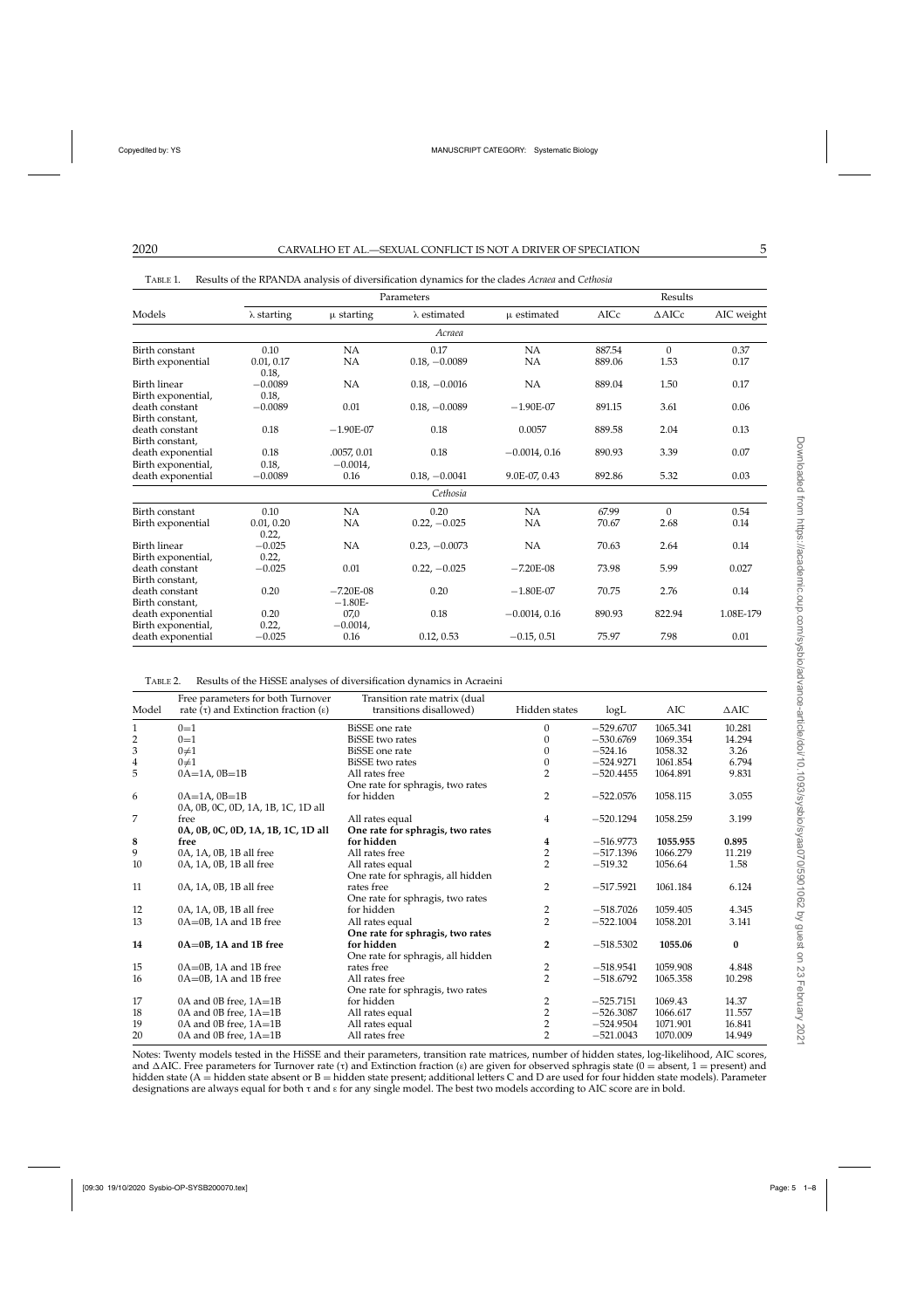Our results do not support significant differences in diversification regimes between *Acraea* and *Cethosia*. The RPANDA estimations of  $\lambda$  (speciation rate) are very similar for both sphragis-bearing *Acraea* and sphragislacking *Cethosia* when considering the best fit model for each clade ( $\lambda_{Acraea} = 0.17, \lambda_{Cethosia} = 0.20$ ) (Table [1\)](#page-4-0). The best fit model for *Acraea* is a Yule constant birth (no extinction) model (AICc =887.5), and in *Cethosia* the best model was also constant birth ( $AICc = 68.0$ ).

Moreover, sphragis-bearing in *Acraea* does not appear to be significantly coupled with diversification dynamics. No diversification rate shifts specifically associated with the presence or absence of the sphragis in Acraeini were detected with the HiSSE analyses. The two best models are models 8 (AIC = 1055.96) and 14 (AIC = 1055.06), with a maximum  $\Delta AIC = 1.58$  from the third best model (Table [2,](#page-4-0) [Supplementary File S1](http://dx.doi.org/10.5061/dryad.kwh70rz18) available on Dryad). There was no support for the BiSSE-like model which assumes that all diversification rate differences result from an observed character (presence/absence of the sphragis) and not a hidden state (model 4,  $AIC =$ 1061.85;  $\Delta AIC = 6.79$ ). Although no model is significantly preferred over the others in our HiSSE analyses, the two models with the best fit reject the hypothesis of statedependent diversification solely linked to the sphragis in Acraeini, with a potential impact of hidden characters in the diversification dynamics of the group. Likewise, the state-dependent BiSSE-like model is rejected.

Sexual conflict has long been implied to be a driver of speciatio[n \(Rice and Hostert 1993;](#page-7-0) [Rice 1996;](#page-7-0) Parker and Partridge [1998](#page-7-0); [Arnqvist et al. 2000;](#page-6-0) [Gavrilets 2000,](#page-6-0) [2014](#page-6-0); [Gavrilets and Waxman 2002;](#page-6-0) [Martin and Hosken 2014\)](#page-6-0), considering that the association between sexual selection and speciation would cause rapid evolution of sexuallyselected traits and result in reproductive isolation. Different methods have been used to test this hypothesis, usually through the use of pairwise comparisons of species richness between sister clades or closely related groups with variation in sexual traits for several vertebrate and invertebrate groups [\(Barraclough et al. 1995](#page-6-0); [Mitra et al. 1996](#page-7-0); [Arnqvist et al. 2000;](#page-6-0) [Panhuis et al. 2001\)](#page-7-0). Butterflies, among other insect lineages, were used in pairwise species richness comparisons of closely related groups presenting disparities in the presence or absence of sexual conflict [\(Arnqvist et al. 2000](#page-6-0)). The genera *Acraea* and *Cethosia* represent such a model, and a first glance at species richness patterns in these two genera would lend support to a positive correlation between diversity and sexual conflict. However, recent studies have challenged the efficacy of these methods for drawing such farreaching conclusions [\(Panhuis et al. 2001](#page-7-0)).

The decoupling of diversification rates and proxies of sexual selection in Acraeini may appear surprising, yet this finding is in line with the results of a few addition[al recent studies. For instance,](#page-6-0) Huang and Rabosky [\(2014](#page-6-0)) analyzed diversification rate shifts with respect to ultraviolet reflectance (as a measurement of sexual selection) in birds, and found no link of this trait with speciation rates, confirming that the establishment

of such complex behavioral and evolutionary processes may in fact be uncorrelated or indirectly related to diversification dynamics.

#### **CONCLUSION**

Our macroevolutionary analyses reject a significant correlation between the presence/absence of the sphragis and diversification dynamics, suggesting that speciation is not significantly influenced by sexual conflict. Our results suggest that the mechanisms driving diversity in organisms that experience intense sexual conflict are possibly much more complex than previously proposed. This new corpus of evidence represents a shift in our understanding of sexual selection evolution and paves the way for a more in-depth and systematic reappraisal of underlying patterns and processes across the tree of life. In order to understand the evolution of mating systems and of diversification dynamics, the impact of alternative behavioral, ecological, or morphological traits should be explored using state-dependent models. We suggest that the traditional view of sexual conflict as a driver of diversification should be revisited with methodologies such as the one utilized here to shed a new light on macroevolutionary trends in groups with a complex suite of biological features.

### SUPPLEMENTARY MATERIAL

Data available from the Dryad Digital Repository: [http://dx.doi.org/10.5061/dryad.kwh70rz18.](http://dx.doi.org/10.5061/dryad.kwh70rz18)

#### FUNDING

This work was supported by the National Counsel of Technological and Scientific Development (CNPq/ Brazil) (Process number: 200814/2015-0); and US National Science Foundation (NSF) grant, DEB 1541500.

### **ACKNOWLEDGMENTS**

We thank Michael Braby, Steve Collins, Marianne Espeland, Brian Harris, David Lohman, Nicolás Mega, Ana Beatriz B. de Morais, Naomi Pierce, Robert Robbins, Helena P. Romanowski, Chris Schmidt, and Andrew Warren for providing us access to collections and samples. Elizabeth Miller and Chris Hamilton provided some relevant code for diversification analyses. Fabien Condamine made suggestions for diversification analyses in RPANDA. The authors acknowledge University of Florida Research Computing for providing computational resources and support that have contributed to the research results reported in this publication. Finally, we would like to offer our thanks to all anonymous reviewers and the editor for helping to improve an earlier version of the manuscript.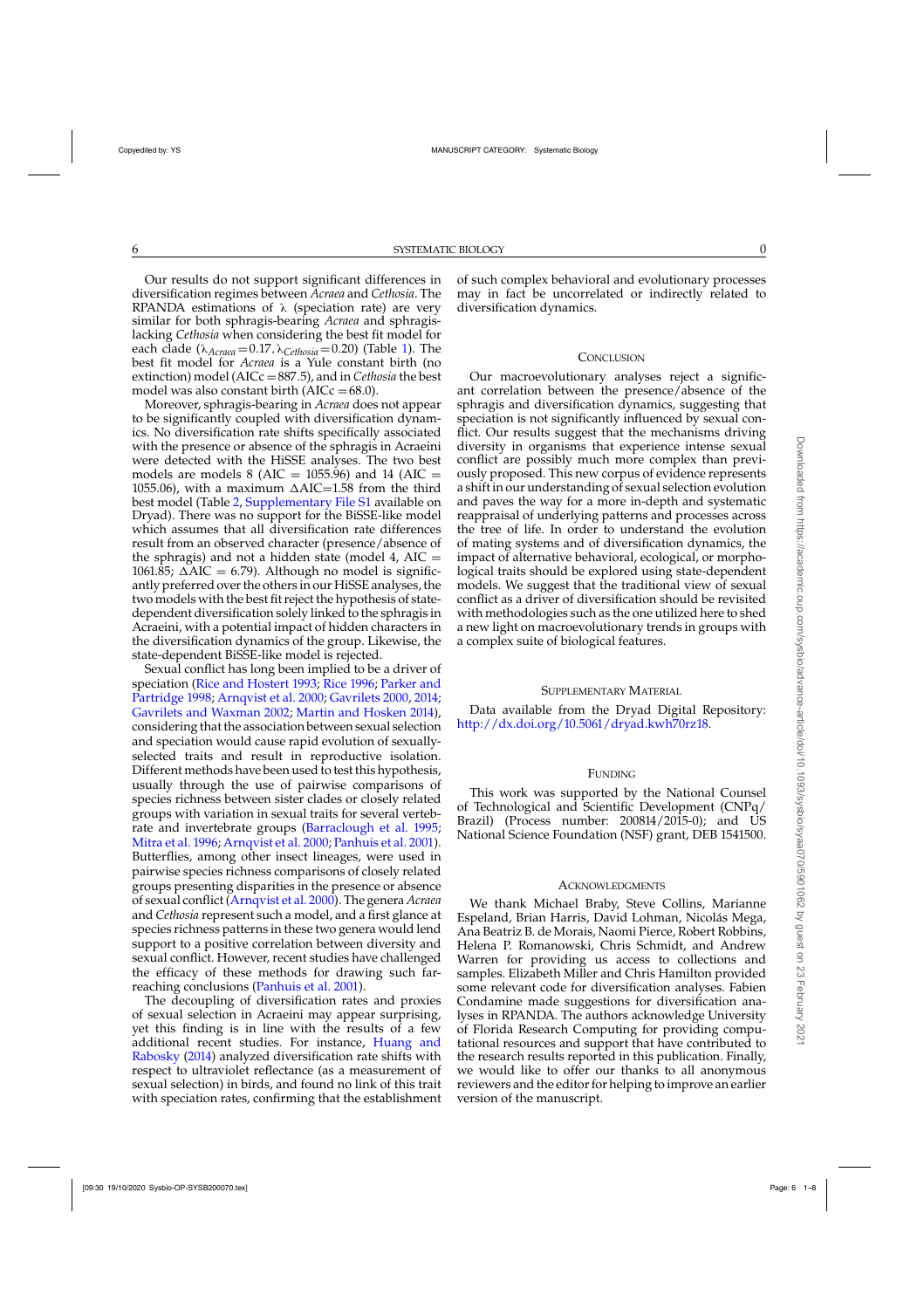#### **REFERENCES**

- <span id="page-6-0"></span>Arnqvist G., Edvardsson M., Friberg U., Nilsson T. 2000. Sexual conflict promotes speciation in insects. Proc. Natl. Acad. Sci. USA. 97:10460– 10464.
- Arnqvist G., Rowe L. 2002. Antagonistic coevolution between the sexes in a group of insects. Nature. 415:787–789.
- Barraclough T.G., Harvey P.H., Nee S. 1995. Sexual selection and taxonomic diversity in passerine birds. Proc. R. Soc. London. Ser. B Biol. Sci. 259:211–215.
- Bateman A.J. 1948. Intra-sexual selection in *Drosophila*. Heredity. 2:349– 368.
- Beaulieu J.M., O'Meara B.C. 2016. Detecting hidden diversification shifts in models of trait-dependent speciation and extinction. Syst. Biol. 65:583–601.
- Brown K.S. 1992. Borboletas da Serra do Japi: diversidade, hábitats, recusros alimentares e variação temporal. In: Morellato P.C., editor. História Natural da Serra do Japi. Campinas: UNICAMP/FAPESP. p. 142–187.
- Canales-Lazcano J., Contreras-Garduño J., Cordero C. 2019. Strategic adjustment of copulatory plug size in a nematode. Curr. Zool. 65:571–577.
- Carvalho A.P.S., Mota L.L., Kawahara A.Y. 2019. Intersexual 'arms race' and the evolution of the sphragis in *Pteronymia* butterflies. Insect Syst. Divers. 3:1–13.
- Carvalho A.P.S., Orr A.G., Kawahara A.Y. 2017. A review of the occurrence and diversity of the sphragis in butterflies (Lepidoptera, Papilionoidea). Zookeys. 694:41–70.
- Chapman A.D. 2009. Numbers of Living Species in Australia and the World. Canberra: Australian Biological Resources Study (ABRS).
- Chapman T., Arnqvist G., Bangham J., Rowe L. 2003. Sexual conflict. Trends Ecol. Evol. 18:41–47.
- Chazot N., Wahlberg N., Freitas A.V.L., Mitter C., Labandeira C., Sohn J.-C., Sahoo R.K., Seraphim N., de Jong R., Heikkilä M. 2019. Priors and posteriors in Bayesian timing of divergence analyses: the age of butterflies revisited. Syst. Biol. 68:797–813.
- Condamine F.L., Sperling F.A.H., Wahlberg N., Rasplus J.Y., Kergoat G.J. 2012. What causes latitudinal gradients in species diversity? Evolutionary processes and ecological constraints on swallowtail biodiversity. Ecol. Lett. 15:267–277.
- Darwin C. 1871. The descent of man, and selection in relation to sex. London: Murray.
- Desmier de Chenon R., Sipayung A., Sudharto P. 2002. A new biological agent, *Actinote anteas*, introduced into Indonesia from South America for the control of *Chromolaena odorata*. Proc. Fifth Int. Work. Biol. Control Manag. Chromolaena odorata. 170–176.
- Devine M.C. 1975. Copulatory plugs in snakes: enforced chastity. Science. 187:844–845.
- Dixson A.F., Anderson M.J. 2002. Sexual selection, seminal coagulation and copulatory plug formationin primates. Folia Primatol. 73:63–69.
- Drummond A.J., Suchard M.A., Xie D., Rambaut A. 2012. Bayesian phylogenetics with BEAUti and the BEAST 1.7. Mol. Biol. Evol. 29:1969–1973.
- Drummond B.A. 1984. Multiple mating and sperm competition in the Lepidoptera. In: Smith R.L., editor. Sperm competition and the evolution of animal mating systems. London: Academic Press. p. 291–370.
- Espeland M., Breinholt J.W., Willmott K.R., Warren A.D., Vila R., Toussaint E.F.A., Maunsell S.C., Aduse-Poku K., Talavera G., Eastwood R., Jarzyna M.A., Guralnick R., Lohman D.J., Pierce N.E., Kawahara A.Y. 2018. A comprehensive and dated phylogenomic analysis of butterflies. Curr. Biol. 28:770–778.e5.
- Farrell B.D. 1998. "Inordinate Fondness" explained: why are there so many beetles? Science. 281:555–559.
- Fordyce J.A. 2010. Host shifts and evolutionary radiations of butterflies. Proc. R. Soc. B Biol. Sci. 277:3735–3743.
- Freitas A.V.L., Francini R.B., Paluch M., Barbosa E.P. 2018. A new species of *Actinote* Hübner (Nymphalidae: Heliconiinae: Acraeini) from southeast Brazil. Rev. Bras. Entomol. 62:135–147.
- Gage M.J.G., Parker G.A., Nylin S., Wiklund C. 2002. Sexual selection and speciation in mammals, butterflies and spiders. Proc. R. Soc. B Biol. Sci. 269:2309–2316.
- Gavrilets S. 2000. Rapid evolution of reproductive barriers driven by sexual conflict. Nature. 403:886–889.
- Gavrilets S. 2014. Is Sexual Conflict an "Engine of Speciation"? Cold Spring Harb. Perspect. Biol. 6:a017723.
- Gavrilets S., Waxman D. 2002. Sympatric speciation by sexual conflict. Proc. Natl. Acad. Sci. USA. 99:10533–10538.
- Guindon S., Dufayard J.F., Lefort V., AnisimovaM., HordijkW., Gascuel O. 2010. New algorithms and methods to estimate maximumlikelihood phylogenies: assessing the performance of PhyML 3.0. Syst. Biol. 59:307–321.
- Hardy N.B., Otto S.P. 2014. Specialization and generalization in the diversification of phytophagous insects: Tests of the musical chairs and oscillation hypotheses. Proc. R. Soc. B Biol. Sci. 281:20132960.
- Hoang D.T., Chernomor O., von Haeseler A., Minh B.Q., Vinh L.S. 2018. UFBoot2: improving the ultrafast bootstrap approximation. Mol. Biol. Evol. 35:518–522.
- Höhna S., Freyman W.A., Nolen Z., Huelsenbeck J., May M.R., Moore B.R. 2019. A Bayesian approach for estimating branch-specific speciation and extinction rates. bioRxiv.
- Holland B., Rice W.R. 1998. Chase-Away sexual selection: antagonistic seduction versus resistance. Evolution. 52:1–7.
- Huang H., Rabosky D.L. 2014. Sexual selection and diversification: reexamining the correlation between dichromatism and speciation rate in birds. Am. Nat. 184:E101–E114.
- Iglesias-Carrasco M., Jennions M.D., Ho S.Y.W., Duchêne D.A. 2019. Sexual selection, body mass and molecular evolution interact to predict diversification in birds. Proc. R. Soc. B Biol. Sci. 286:20190172.
- Janicke T., Ritchie M.G., Morrow E.H., Marie-Orleach L. 2018. Sexual selection predicts species richness across the animal kingdom. Proc. R. Soc. B Biol. Sci. 285:20180173.
- Katzourakis A., Purvis A., Azmeh S., Rotheray G., Gilbert F. 2001. Macroevolution of hoverflies (Diptera: Syrphidae): the effect of using higher-level taxa in studies of biodiversity, and correlates of species richness. J. Evol. Biol. 14:219–227.
- Kawahara A.Y., Breinholt J.W., Espeland M., Storer C., Plotkin D., Dexter K.M., Toussaint E.F.A., St Laurent R.A., Brehm G., Vargas S., Forero D., Pierce N.E., Lohman D.J. 2018. Phylogenetics of mothlike butterflies (Papilionoidea: Hedylidae) based on a new 13-locus target capture probe set. Mol. Phylogenet. Evol. 127:600–605.
- Kozak K.H., Wiens J.J. 2016. What explains patterns of species richness? The relative importance of climatic-niche evolution, morphological evolution, and ecological limits in salamanders. Ecol. Evol. 6:5940– 5949.
- Kück P., Meusemann K. 2010. FASconCAT: Convenient handling of data matrices. Mol. Phylogenet. Evol. 56:1115–1118.
- Küppers P. V. 2006. Die Gattung *Cethosia* Fabricius, 1807. In: Bauer E., Frankenbach T., editors. Butterflies of the World, Supplement 11. Keltern: Goecke & Evers. p. 1–22.
- Lamas G. 2004. Atlas of Neotropical Lepidoptera. Checklist: Part 4A. Hesperioidea—Papilionoidea. Gainesville: Association for Tropical Lepidoptera.
- Lanfear R., Frandsen P.B., Wright A.M., Senfeld T., Calcott B. 2017. Partitionfinder 2: New methods for selecting partitioned models of evolution for molecular and morphological phylogenetic analyses. Mol. Biol. Evol. 34:772–773.
- Larsen T.B. 2005. The butterflies of West Africa. New York: Apollo Books.
- Louca S., Pennell M.W. 2020. Extant timetrees are consistent with a myriad of diversification histories. Nature. 580:502–505.
- Martin O.Y., Hosken D.J. 2014. The evolution of reproductive isolation through sexual conflict. Nature. 423:979–982.
- Matsumoto K. 1987. Mating patterns of a sphragis-bearing butterfly, *Luehdorfia japonica* Leech (Lepidoptera: Papilionidae), with descriptions of mating behavior. Res. Popul. Ecol. (Kyoto). 29:97–110.
- Matsumoto K., Orr A.G., Yago M. 2018. The occurrence and function of the sphragis in the zerynthiine genera *Zerynthia*, *Allancastria* and *Bhutanitis* (Lepidoptera: Papilionoidea: Papilionidae). J. Nat. Hist. 52:1351–1376.
- Mayhew P.J. 2007. Why are there so many insect species? Perspectives from fossils and phylogenies. Biol. Rev. 82:425–454.
- Minh B.Q., Nguyen M.A.T., von Haeseler A. 2013. Ultrafast approximation for phylogenetic Bootstrap. Mol. Biol. Evol. 30:1188–1195.